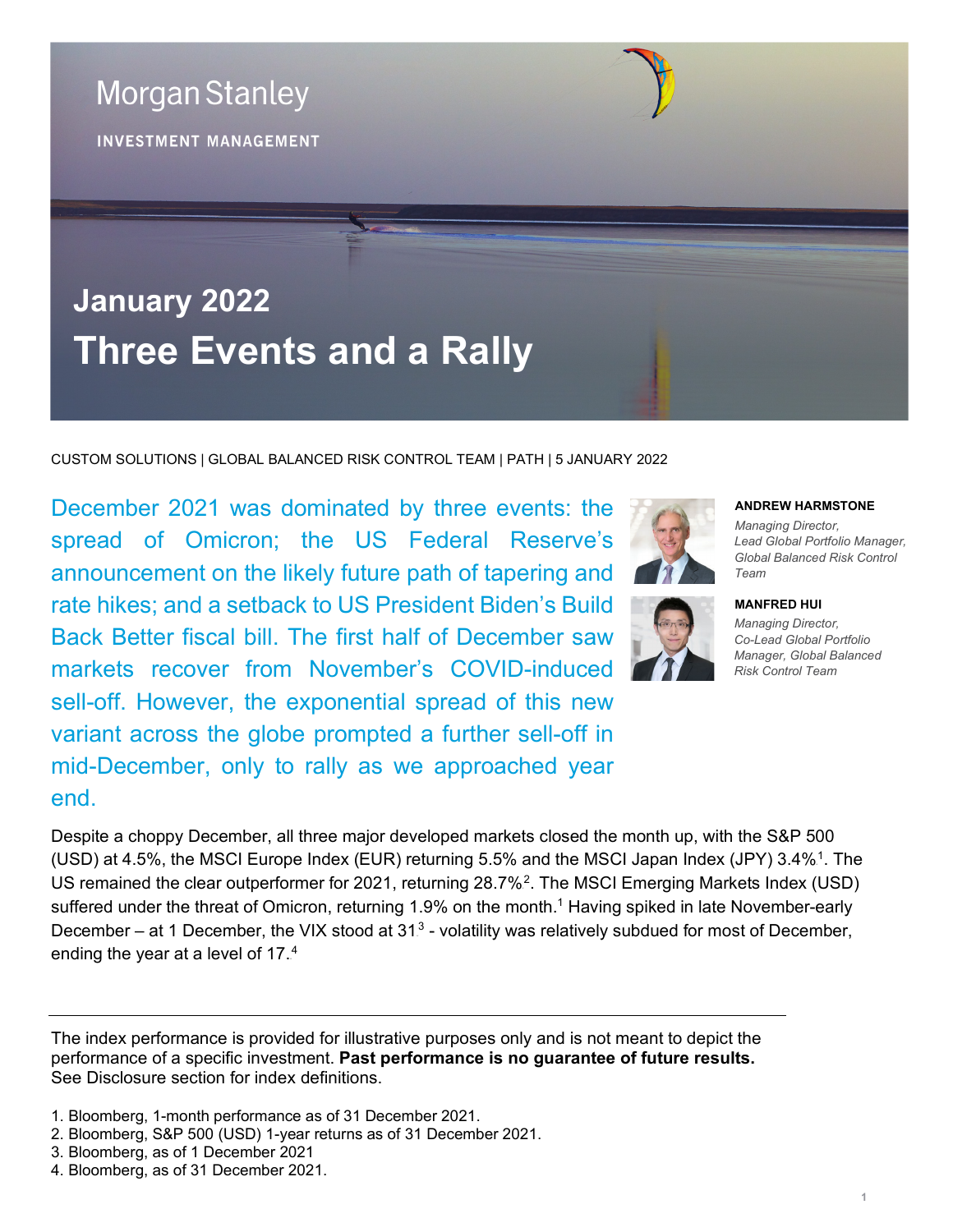## **FOMC announcement removes some uncertainty**

The Fed delivered what markets expected - doubling the speed of tapering from mid-January 2022 and projecting three rate hikes in 2022, with three more in 2023<sup>5</sup>. The Fed appears to have finally caught up with markets. With the announcement helping to remove some uncertainty around Fed actions, markets rallied on the day. Our base case for the rate hike path is now in line with Fed projections for 2022/2023, and slightly more optimistic than the market on the terminal rate reached for this cycle, as we expect two more hikes in the 2024/2025 period. This hiking path would imply (absent any term premium) a US 10-Year Treasury at 1.87 $^6$  by end of 2022.

## **Build Back Better suffers a heavy blow**

US President Biden's Build Back Better bill is a cornerstone of his COVID relief, social welfare and climate agenda. The rejection of the bill by Democratic Senator Manchin was therefore a heavy blow to Biden, as he requires the support of all 50 Senate Democrats to bring it into law. There is still hope that the fiscal bill will pass in one form or another – indeed, markets are still expecting some fiscal support – but it will likely be smaller than the proposed \$1.75 trillion, in turn potentially lowering US GDP forecasts. However, there could also be some positives from this, as it lowers the likelihood of tax increases, while reduced fiscal stimulus could dampen rising inflation, which has been exacerbated by COVID supply-side dynamics. In November, US headline CPI rose an astounding 6.8% YoY<sup>7</sup>, the highest in 39 years.

## **Investment Implications**

In the days after the Fed announcement, markets welcomed clarity from the Fed. We did not make any changes to our equity positioning or tactical changes during the month. As we enter 2022, we are prudently positioned. We believe that equities should continue to outperform fixed income. Whilst we may not see the same surge in equities that we saw throughout 2021, we still expect to see moderately positive equity performance, as the healthy growth outlook should remain. However, high valuations and the potential for multiple compression for equities in the face of interest rate rises remain a concern. Whilst we have tilted towards value for much of 2021, as we look forward to 2022 we anticipate a favourable environment for quality growth stocks, which tend to outperform mid-cycle. We maintain an underweight to duration considering the outlook for rates.

<sup>5.</sup> 15 December 2021. Federal Open Market Committee (FOMC).

www.federalreserve.gov/monetarypolicy/fomcpresconf20211215.htm

<sup>6.</sup> GBaR team estimates, as of 21 December 2021.

<sup>7.</sup> U.S. Bureau of Labor Statistics, Economic News Release, Consumer Price Index Summary –

November 2021, released 10 December 2021. Year-on-year (YoY) figure is before seasonal adjustment.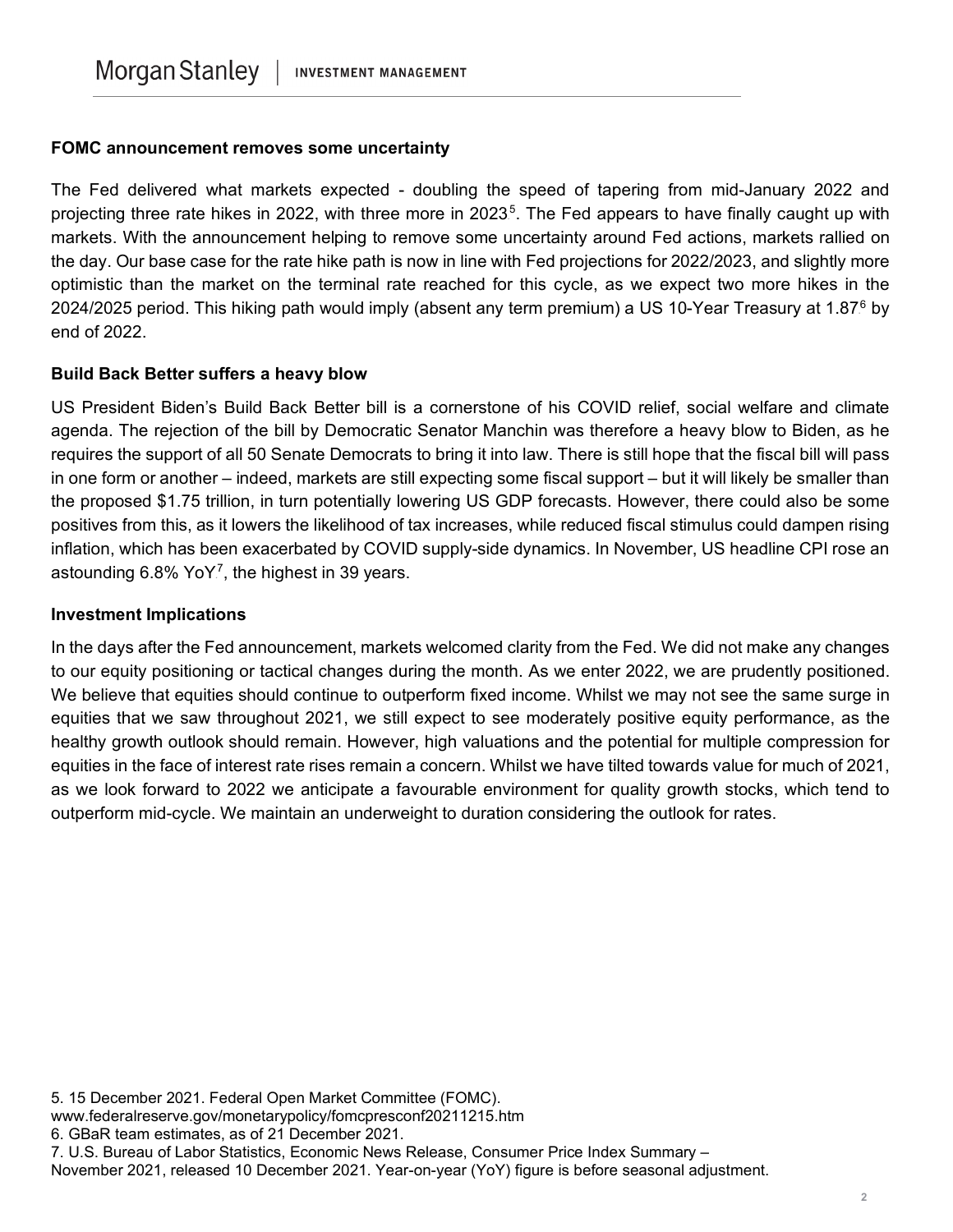# **Tactical positioning**

We have provided our tactical views below:



Source: MSIM GBaR team, as of 31 December 2021. For informational purposes and does not constitute an offer or a recommendation to buy or sell any particular security or to adopt any specific investment strategy. The tactical views expressed above are a broad reflection of our team's views and implementations, expressed for client communication purposes. The information herein does not contend to address the financial objectives, situation, or specific needs of any individual investor.

# **RISK CONSIDERATIONS**

There is no assurance that the Strategy will achieve its investment objective. Portfolios are subject to market risk, which is the possibility that the market values of securities owned by the portfolio will decline and that the value of portfolio shares may therefore be less than what you paid for them. Market values can change daily due to economic and other events (e.g. natural disasters, health crises, terrorism, conflicts and social unrest) that affect markets, countries, companies or governments. It is difficult to predict the timing, duration, and potential adverse effects (e.g. portfolio liquidity) of events. Accordingly, you can lose money investing in this portfolio. Please be aware that this strategy may be subject to certain additional risks. There is the risk that the Adviser's **asset allocation methodology and assumptions** regarding the Underlying Portfolios may be incorrect in light of actual market conditions and the Portfolio may not achieve its investment objective. Share prices also tend to be volatile and there is a significant possibility of loss. The portfolio's investments in **commodity-linked notes** involve substantial risks, including risk of loss of a significant portion of their principal value. In addition to commodity risk, they may be subject to additional special risks, such as risk of loss of interest and principal, lack of secondary market and risk of greater volatility, that do not affect traditional equity and debt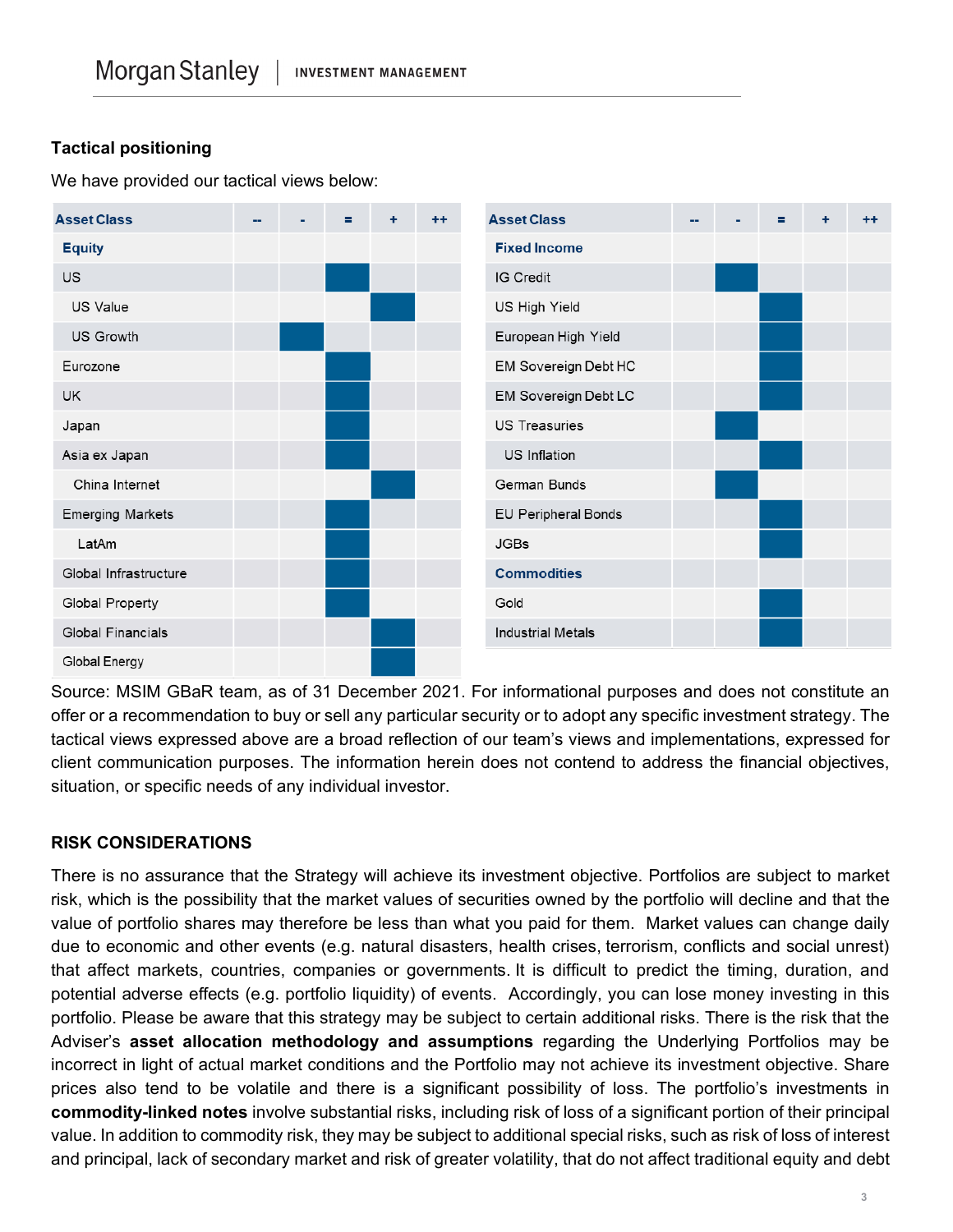securities. **Currency fluctuations** could erase investment gains or add to investment losses. **Fixed-income securities** are subject to the ability of an issuer to make timely principal and interest payments (credit risk), changes in interest rates (interest-rate risk), the creditworthiness of the issuer and general market liquidity (market risk). In a rising interest-rate environment, bond prices may fall and may result in periods of volatility and increased portfolio redemptions. In a declining interest-rate environment, the portfolio may generate less income. **Longer-term securities** may be more sensitive to interest rate changes. **Equity and foreign securities** are generally more volatile than fixed income securities and are subject to currency, political, economic and market risks. Equity values fluctuate in response to activities specific to a company. Stocks of **small-capitalization companies** carry special risks, such as limited product lines, markets and financial resources, and greater market volatility than securities of larger, more established companies. The risks of investing in **emerging market** countries are greater than risks associated with investments in foreign developed markets. **Exchange traded funds (ETFs)** shares have many of the same risks as direct investments in common stocks or bonds and their market value will fluctuate as the value of the underlying index does. By investing in exchange traded funds ETFs and other **Investment Funds**, the portfolio absorbs both its own expenses and those of the ETFs and Investment Funds it invests in. Supply and demand for ETFs and Investment Funds may not be correlated to that of the underlying securities. **Derivative instruments** can be illiquid, may disproportionately increase losses and may have a potentially large negative impact on the portfolio's performance. A **currency forward** is a hedging tool that does not involve any upfront payment. The use of **leverage** may increase volatility in the Portfolio.

#### **INDEX DEFINITIONS**

The indexes shown in this report are not meant to depict the performance of any specific investment, and the indexes shown do not include any expenses, fees or sales charges, which would lower performance. The indexes shown are unmanaged and should not be considered an investment. It is not possible to invest directly in an index.

**Consumer Price Index:** Examines the weighted average of prices of a basket of consumer goods and services as an inflation measure Headline CPI includes all elements of the basket, but core CPI removes food and energy which tend to be volatile.

**MSCI Europe Index:** The MSCI Europe Index captures large and mid-cap representation across 15 Developed Markets (DM) countries in Europe.

**MSCI Emerging Markets Index:** The MSCI Emerging Markets Index (MSCI EM) is a free float-adjusted market capitalization weighted index that is designed to measure equity market performance of emerging markets.

**MSCI Japan Index:** The MSCI Japan Index is designed to measure the performance of the large and mid-cap segments of the Japanese market.

**S&P 500 Index:** The Standard & Poor's (S&P) 500 Index tracks the performance of 500 widely held, largecapitalization US stocks.

**VIX©:** This is a trademarked ticker symbol for the Chicago Board Options Exchange Market Volatility Index, a popular measure of the implied volatility of S&P 500 Index options. Often referred to as the fear index or the fear gauge, it represents one measure of the market's expectation of stock market volatility over the next 30-day period.

#### **DISCLOSURES**

The views and opinions are those of the author as of the date of publication and are subject to change at any time due to market or economic conditions and may not necessarily come to pass. Furthermore, the views will not be updated or otherwise revised to reflect information that subsequently becomes available or circumstances existing, or changes occurring, after the date of publication. The views expressed do not reflect the opinions of all portfolio managers at Morgan Stanley Investment Management (MSIM) or the views of the firm as a whole, and may not be reflected in all the strategies and products that the Firm offers.

Forecasts and/or estimates provided herein are subject to change and may not actually come to pass. Information regarding expected market returns and market outlooks is based on the research, analysis and opinions of the authors. These conclusions are speculative in nature, may not come to pass and are not intended to predict the future performance of any specific Morgan Stanley Investment Management product.

Except as otherwise indicated, the views and opinions expressed herein are those of the portfolio management team, are based on matters as they exist as of the date of preparation and not as of any future date, and will not be updated or otherwise revised to reflect information that subsequently becomes available or circumstances existing, or changes occurring, after the date hereof.

Certain information herein is based on data obtained from third party sources believed to be reliable. However, we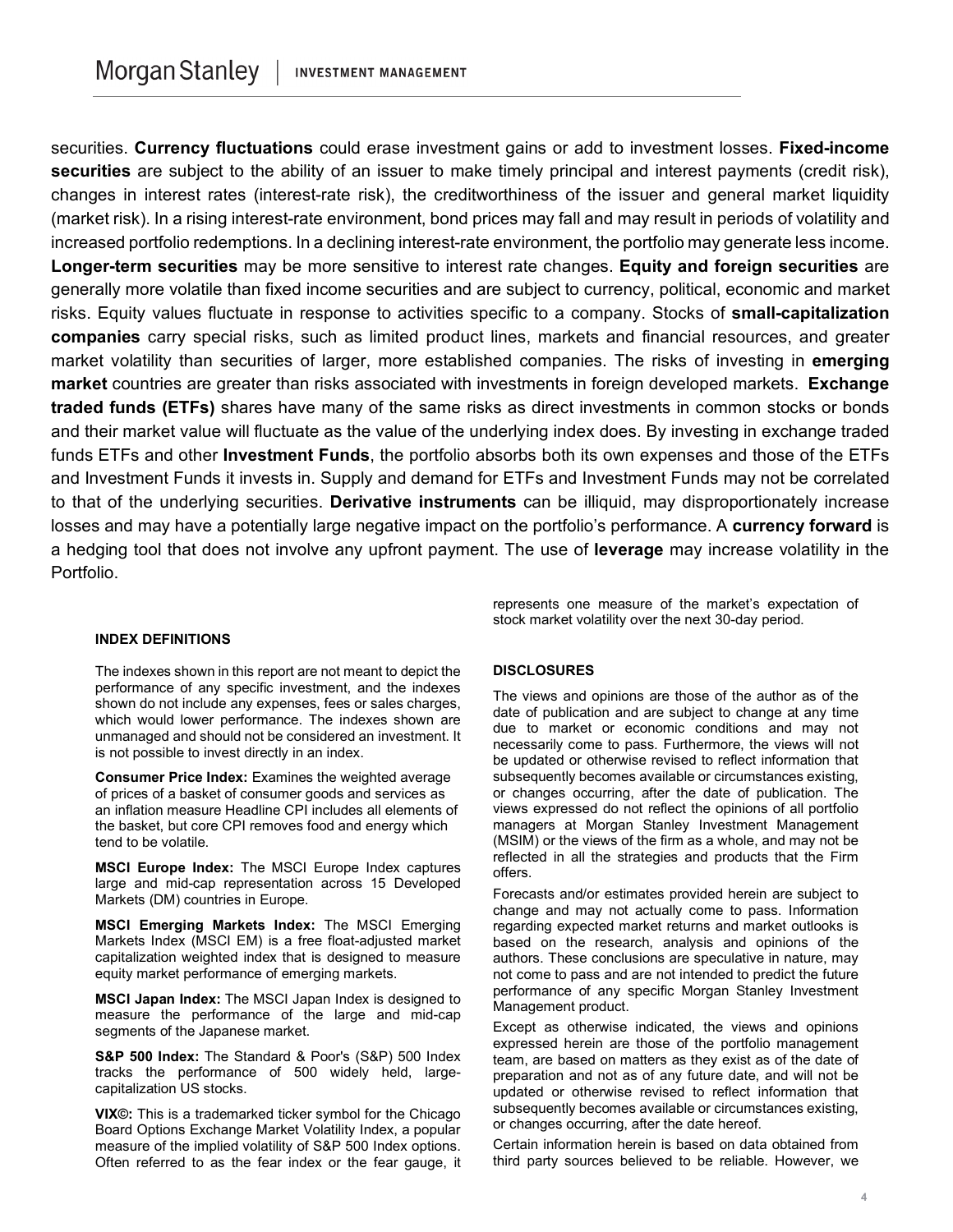have not verified this information, and we make no representations whatsoever as to its accuracy or completeness.

The information herein is a general communications which is not impartial and has been prepared solely for information and educational purposes and does not constitute an offer or a recommendation to buy or sell any particular security or to adopt any specific investment strategy. The material contained herein has not been based on a consideration of any individual client circumstances and is not investment advice, nor should it be construed in any way as tax, accounting, legal or regulatory advice. To that end, investors should seek independent legal and financial advice, including advice as to tax consequences, before making any investment decision.

**Past performance is no guarantee of future results.** Charts and graphs provided herein are for illustrative purposes only.

This communication is not a product of Morgan Stanley's Research Department and should not be regarded as a research recommendation. The information contained herein has not been prepared in accordance with legal requirements designed to promote the independence of investment research as is not subject to any prohibition on dealing ahead of the dissemination of investment research.

There is no guarantee that any investment strategy will work under all market conditions, and each investor should evaluate their ability to invest for the long-term, especially during periods of downturn in the market. Prior to investing, investors should carefully review the product's relevant offering document. There are important differences in how the strategy is carried out in each of the investment vehicles.

#### **DISTRIBUTION**

**This communication is only intended for and will only be distributed to persons resident in jurisdictions where such distribution or availability would not be contrary to local laws or regulations.**

**EMEA:** This marketing communication has been issued by MSIM Fund Management (Ireland) Limited. MSIM Fund Management (Ireland) Limited is regulated by the Central Bank of Ireland. MSIM Fund Management (Ireland) Limited is incorporated in Ireland as a private company limited by shares with company registration number 616661 and has its registered address at The Observatory, 7-11 Sir John Rogerson's Quay, Dublin 2, D02 VC42, Ireland.

**Ireland**: MSIM Fund Management (Ireland) Limited. Registered Office: The Observatory, 7-11 Sir John Rogerson's, Quay, Dublin 2, Ireland. Registered in Ireland under company number 616661. Regulated by the Central Bank of Ireland. **United Kingdom**: Morgan Stanley Investment Management Limited is authorised and regulated by the Financial Conduct Authority. Registered in England. Registered No. 1981121. Registered Office: 25 Cabot Square, Canary Wharf, London E14 4QA, authorised and regulated by the Financial Conduct Authority. **Dubai**: Morgan Stanley Investment Management Limited

(Representative Office, Unit Precinct 3-7th Floor-Unit 701 and 702, Level 7, Gate Precinct Building 3, Dubai International Financial Centre, Dubai, 506501, United Arab Emirates. Telephone: +97 (0)14 709 7158). **Germany**: MSIM Fund Management (Ireland) Limited Niederlassung Deutschland Junghofstrasse 13-15 60311 Frankfurt Deutschland (Gattung: Zweigniederlassung (FDI) gem. § 53b KWG). **Italy:** MSIM Fund Management (Ireland) Limited, Milan Branch (Sede Secondaria di Milano) is a branch of MSIM Fund Management (Ireland) Limited, a company registered in Ireland, regulated by the Central Bank of Ireland, and whose registered office is at The Observatory, 7-11 Sir John Rogerson's Quay, Dublin 2, D02 VC42, Ireland. MSIM Fund Management (Ireland) Limited Milan Branch (Sede Secondaria di Milano) with seat in Palazzo Serbelloni Corso Venezia, 16 20121 Milano, Italy, is registered in Italy with company number and VAT number 11488280964. The **Netherlands:** MSIM Fund Management (Ireland) Limited, Rembrandt Tower, 11th Floor Amstelplein 1 1096HA, Netherlands. Telephone: 31 2-0462-1300. Morgan Stanley Investment Management is a branch office of MSIM Fund Management (Ireland) Limited. MSIM Fund Management (Ireland) Limited is regulated by the Central Bank of Ireland**. France:** MSIM Fund Management (Ireland) Limited, Paris Branch is a branch of MSIM Fund Management (Ireland) Limited, a company registered in Ireland, regulated by the Central Bank of Ireland and whose registered office is at The Observatory, 7-11 Sir John Rogerson's Quay, Dublin 2, D02 VC42, Ireland. MSIM Fund Management (Ireland) Limited Paris Branch with seat at 61 rue de Monceau 75008 Paris, France, is registered in France with company number 890 071 863 RCS. **Spain:** MSIM Fund Management (Ireland) Limited, Sucursal en España is a branch of MSIM Fund Management (Ireland) Limited, a company registered in Ireland, regulated by the Central Bank of Ireland and whose registered office is at The Observatory, 7-11 Sir John Rogerson's Quay, Dublin 2, D02 VC42, Ireland. MSIM Fund Management (Ireland) Limited, Sucursal en España with seat in Calle Serrano 55, 28006, Madrid, Spain, is registered in Spain with tax identification number W0058820B. **Switzerland:** Morgan Stanley & Co. International plc, London, Zurich Branch Authorised and regulated by the Eidgenössische Finanzmarktaufsicht ("FINMA"). Registered with the Register of Commerce Zurich CHE-115.415.770. Registered Office: Beethovenstrasse 33, 8002 Zurich, Switzerland, Telephone +41 (0) 44 588 1000. Facsimile Fax: +41(0) 44 588 1074.

**Hong Kong:** This document has been issued by Morgan Stanley Asia Limited for use in Hong Kong and shall only be made available to "professional investors" as defined under the Securities and Futures Ordinance of Hong Kong (Cap 571). The contents of this document have not been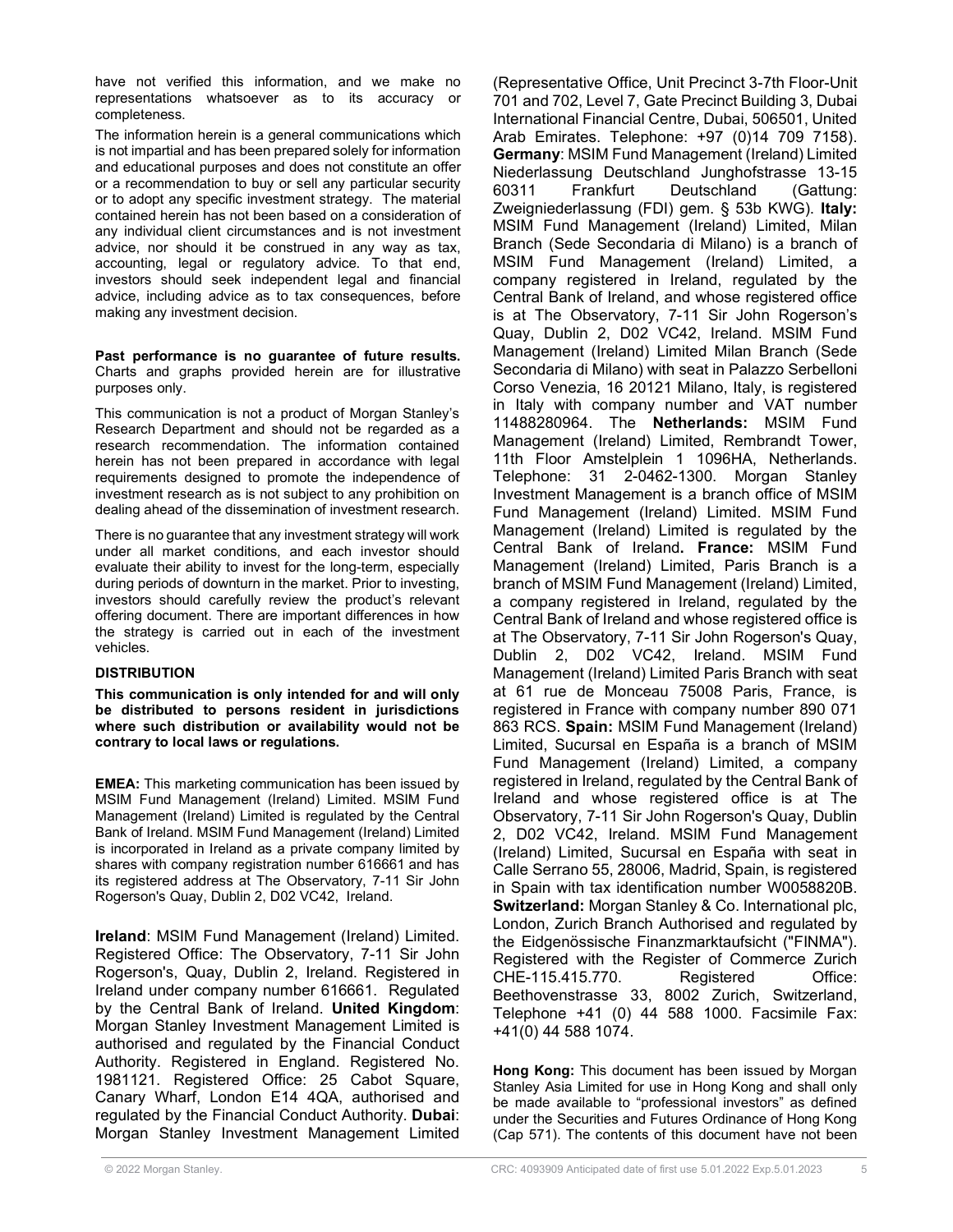reviewed nor approved by any regulatory authority including the Securities and Futures Commission in Hong Kong. Accordingly, save where an exemption is available under the relevant law, this document shall not be issued, circulated, distributed, directed at, or made available to, the public in Hong Kong.

#### **U.S.**

A separately managed account may not be appropriate for all investors. Separate accounts managed according to the strategy include a number of securities and will not necessarily track the performance of any index. Please consider the investment objectives, risks and fees of the strategy carefully before investing. A minimum asset level is required. For important information about the investment manager, please refer to Form ADV Part 2.

**Please consider the investment objectives, risks, charges and expenses of the funds carefully before investing. The prospectuses contain this and other information about the funds. To obtain a prospectus, please download one at morganstanley.com/im or call 1-800-548- 7786. Please read the prospectus carefully before investing.**

Morgan Stanley Distribution, Inc. serves as the distributor for Morgan Stanley Funds.

#### **NOT FDIC INSURED | OFFER NO BANK GUARANTEE | MAY LOSE VALUE | NOT INSURED BY ANY FEDERAL GOVERNMENT AGENCY | NOT A BANK DEPOSIT**

**Singapore:** This publication should not be considered to be the subject of an invitation for subscription or purchase, whether directly or indirectly, to the public or any member of the public in Singapore other than (i) to an institutional investor under section 304 of the Securities and Futures Act, Chapter 289 of Singapore ("SFA"), (ii) to a "relevant person" (which includes an accredited investor) pursuant to section 305 of the SFA, and such distribution is in accordance with the conditions specified in section 305 of the SFA; or (iii) otherwise pursuant to, and in accordance with the conditions of, any other applicable provision of the SFA. This publication has not been reviewed by the Monetary Authority of Singapore.

**Australia:** This publication is disseminated in Australia by Morgan Stanley Investment Management (Australia) Pty Limited ACN: 122040037, AFSL No. 314182, which accepts responsibility for its contents. This publication, and any access to it, is intended only for "wholesale clients" within the meaning of the Australian Corporations Act.

**Taiwan:** This material is provided for information purposes only and does not constitute a solicitation where such a solicitation is unlawful. The products mentioned herein this material may or may not have been registered with the Securities and Futures Bureau of the Financial Supervisory Commission in Taiwan, Republic of China ("ROC") pursuant to relevant securities laws and regulations. Such products may only be made available in the ROC if they are (a) registered for public sale in the ROC or (b) availed on a private placement basis to specified financial institutions and other entities and individuals meeting specific criteria

pursuant to the private placement provisions of the ROC Rules Governing Offshore Funds.

**Korea:** This material is not, and under no circumstances is to be construed as an offering of securities in Korea. No representation is being made with respect to the eligibility of any recipients of this material under the laws of Korea, including but without limitation, the Foreign Exchange Transaction Law and Regulations thereunder. The Fund's mentioned herein this material may or may not have been registered with the Financial Services Commission of Korea under the Financial Investment Services and Capital Markets Act and may not be offered directly or indirectly, in Korea or to any resident of Korea except pursuant to applicable laws and regulations of Korea.

**Japan:** For professional investors, this document is circulated or distributed for informational purposes only. For those who are not professional investors, this document is provided in relation to Morgan Stanley Investment Management (Japan) Co., Ltd. ("MSIMJ")'s business with respect to discretionary investment management agreements ("IMA") and investment advisory agreements ("IAA"). This is not for the purpose of a recommendation or solicitation of transactions or offers any particular financial instruments. Under an IMA, with respect to management of assets of a client, the client prescribes basic management policies in advance and commissions MSIMJ to make all investment decisions based on an analysis of the value, etc. of the securities, and MSIMJ accepts such commission. The client shall delegate to MSIMJ the authorities necessary for making investment. MSIMJ exercises the delegated authorities based on investment decisions of MSIMJ, and the client shall not make individual instructions. All investment profits and losses belong to the clients; principal is not guaranteed. Please consider the investment objectives and nature of risks before investing. As an investment advisory fee for an IAA or an IMA, the amount of assets subject to the contract multiplied by a certain rate (the upper limit is 2.20% per annum (including tax)) shall be incurred in proportion to the contract period. For some strategies, a contingency fee may be incurred in addition to the fee mentioned above. Indirect charges also may be incurred, such as brokerage commissions for incorporated securities. Since these charges and expenses are different depending on a contract and other factors, MSIMJ cannot present the rates, upper limits, etc. in advance. All clients should read the Documents Provided Prior to the Conclusion of a Contract carefully before executing an agreement. This document is disseminated in Japan by MSIMJ, Registered No. 410 (Director of Kanto Local Finance Bureau (Financial Instruments Firms)), Membership: the Japan Securities Dealers Association, The Investment Trusts Association, Japan, the Japan Investment Advisers Association and the Type II Financial Instruments Firms Association.

### **Canada**

FOR USE ONLY WITH "PERMITTED CLIENTS" UNDER CANADIAN LAW. MAY NOT BE USED WITH THE GENERAL PUBLIC. This presentation is communicated in Canada by Morgan Stanley Investment Management Inc. ("MSIM"), which conducts its activities in Canada pursuant to the international adviser exemption from the Canadian adviser registration requirements. This presentation does not constitute an offer to provide investment advisory services in circumstances where the investment adviser